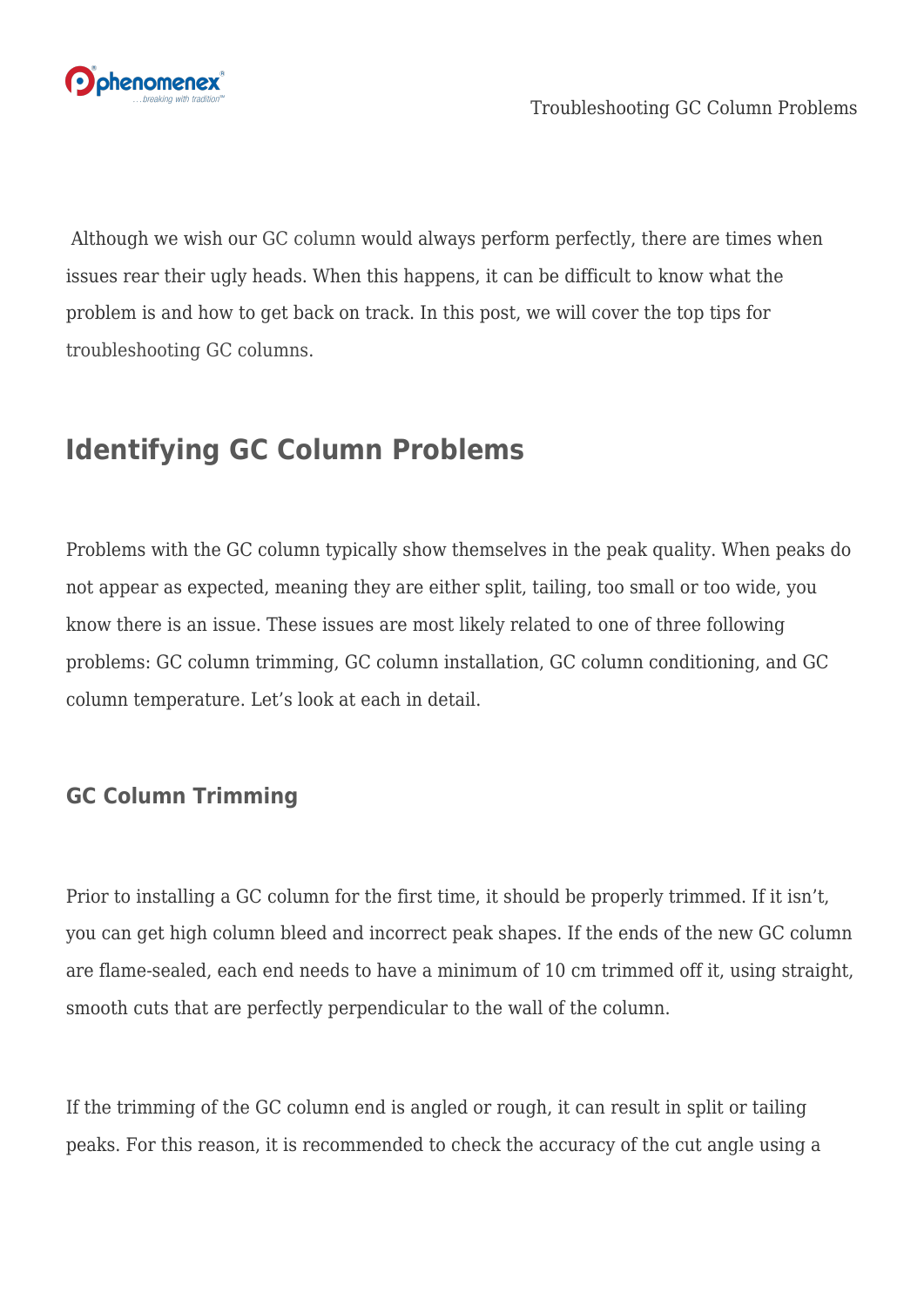

magnifying glass or microscope to check the edge for roughness.

#### **GC Column Installation**

Once your GC column is properly trimmed, you must install it. While installing, follow the manufacturer's instructions to the letter. In general, the issues with column installation include:

- Installed too high at the inlet: Quantitative reproducibility is compromised.
- Installed too low at the inlet: Broadening of the peaks (due to extra deadvolume).
- Installed too high at the detector: High baseline noise (flame-based detectors may also produce spikes).
- Installed too low at the detector: Broadening of the peaks.

#### **GC Column Conditioning**

After the installation of the GC column, you need to condition it to get it ready for use. To do this, install it at the inlet, turn on the gas, and allow it to flow at an ambient temperature for 10-15 minutes. The goal here is to get rid of any oxygen and moisture in the column. Then condition the column by increasing the temperature of the oven by 10°C per minute until you reach the gradient maximum.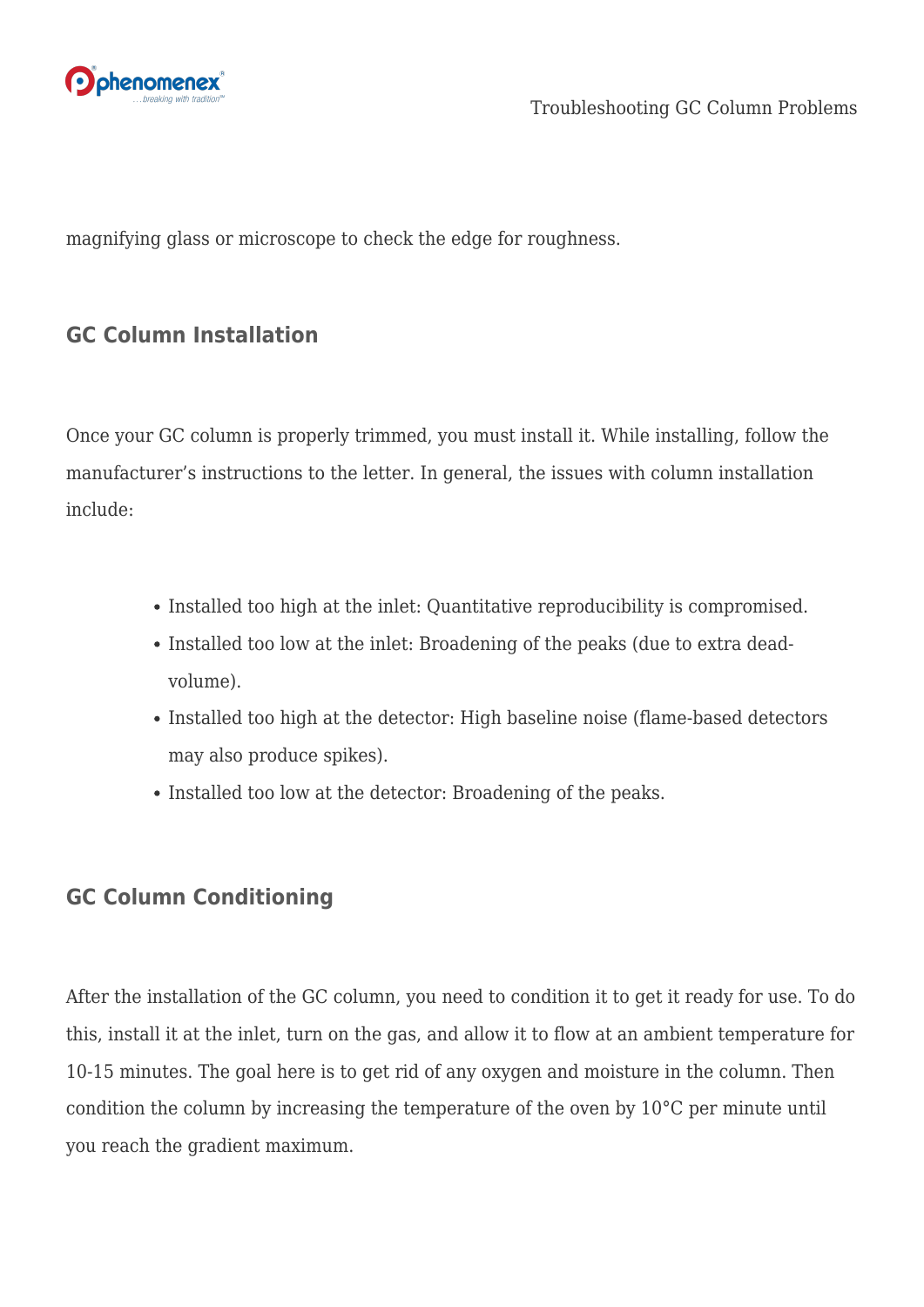

Once conditioned, you should follow it up with regular maintenance schedule to keep the GC columns free of contaminants. If there are contaminants or blockage or some other reason for the flow to be problematic, you can end up with issues like:

- Peak tailing
- A change in peak size
- Background noise
- Ghost peaks
- Selective sensitivity loss
- [Shortened GC column lifetime](https://www.phenomenex.com/ViewDocument?id=tn-2017%3A+a+simple+guide+to+improving+column+lifetime&utm_campaign=blog%20articles&utm_source=worpress&utm_medium=social&utm_term=brightedge%20content&utm_content=gc-troubleshooting)

## **GC Column Temperature**

GC column temperature can affect your results as well. If the temperature is too low, you can end up with a broad solvent front. When your column temperature is too high, it can result in selective sensitivity loss. In addition, changes in GC column temperature can also result in:

- Peak fronting
- Split peaks
- Baseline drift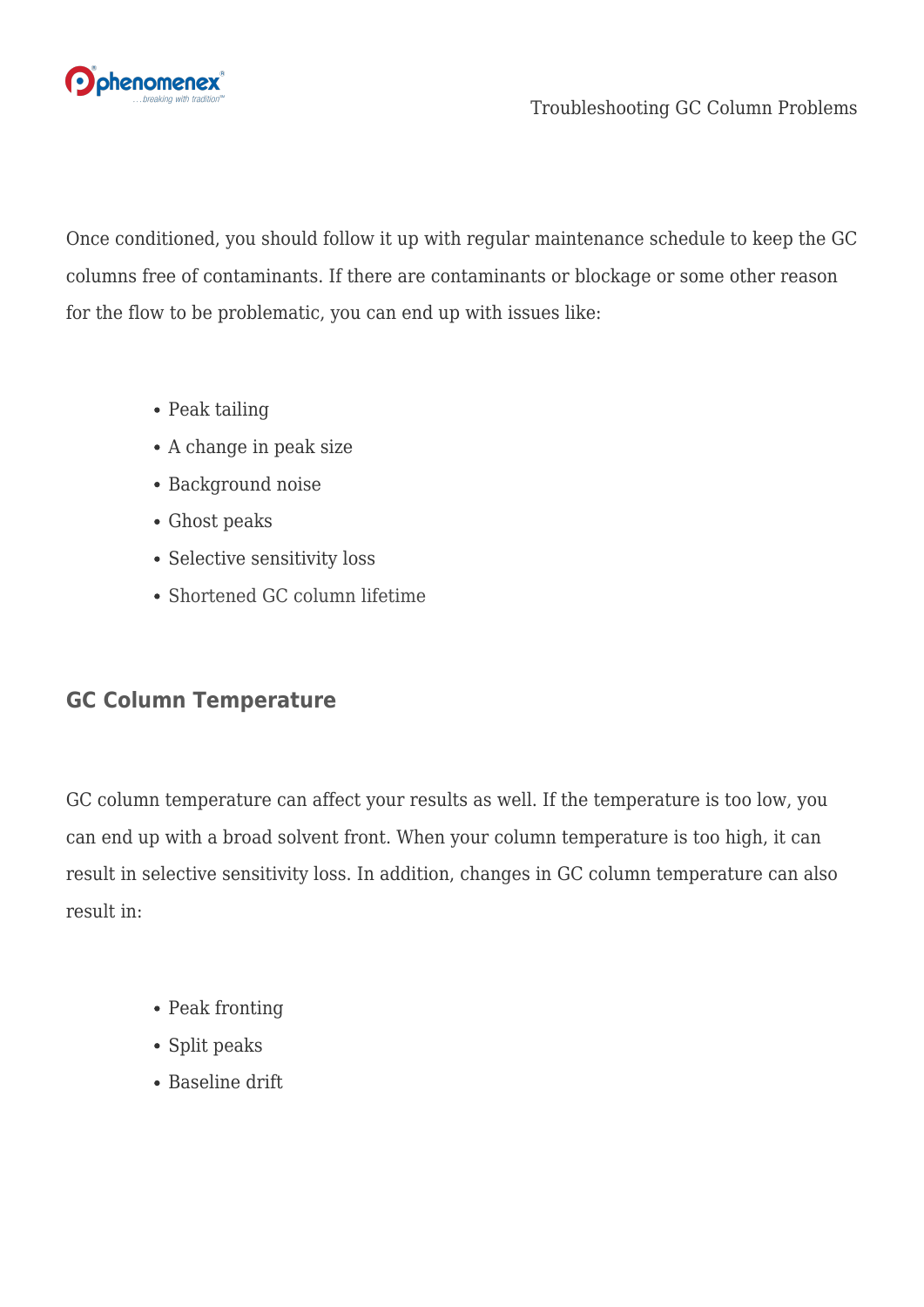

Since every aspect of GC column trimming, GC column installation, and GC column care can affect the outcome of your analyses, it is critical that you ensure the very best care of your GC column from day one.

If you have any questions about GC column care, GC column maintenance, or would like more information about GC columns, chat online with one of our technical specialists – **[Chat Now](https://discover.phenomenex.com/chat?utm_campaign=blog%20articles&utm_source=worpress&utm_medium=social&utm_term=brightedge%20content&utm_content=gc-troubleshooting)**.

Share with friends and coworkers:

- [Click to email a link to a friend \(Opens in new window\)](mailto:?subject=%5BShared%20Post%5D%20Troubleshooting%20GC%20Column%20Problems&body=https%3A%2F%2Fphenomenex.blog%2F2022%2F06%2F02%2Ftroubleshooting-gc-column-problems%2F&share=email)
- [Click to share on Twitter \(Opens in new window\)](https://phenomenex.blog/2022/06/02/troubleshooting-gc-column-problems/?share=twitter)
- [Click to share on Facebook \(Opens in new window\)](https://phenomenex.blog/2022/06/02/troubleshooting-gc-column-problems/?share=facebook)
- [Click to share on Pinterest \(Opens in new window\)](https://phenomenex.blog/2022/06/02/troubleshooting-gc-column-problems/?share=pinterest)
- [Click to share on LinkedIn \(Opens in new window\)](https://phenomenex.blog/2022/06/02/troubleshooting-gc-column-problems/?share=linkedin)
- [Click to share on Tumblr \(Opens in new window\)](https://phenomenex.blog/2022/06/02/troubleshooting-gc-column-problems/?share=tumblr)
- [Click to share on Reddit \(Opens in new window\)](https://phenomenex.blog/2022/06/02/troubleshooting-gc-column-problems/?share=reddit)

#### Summary



Article Name Troubleshooting GC Column Problems